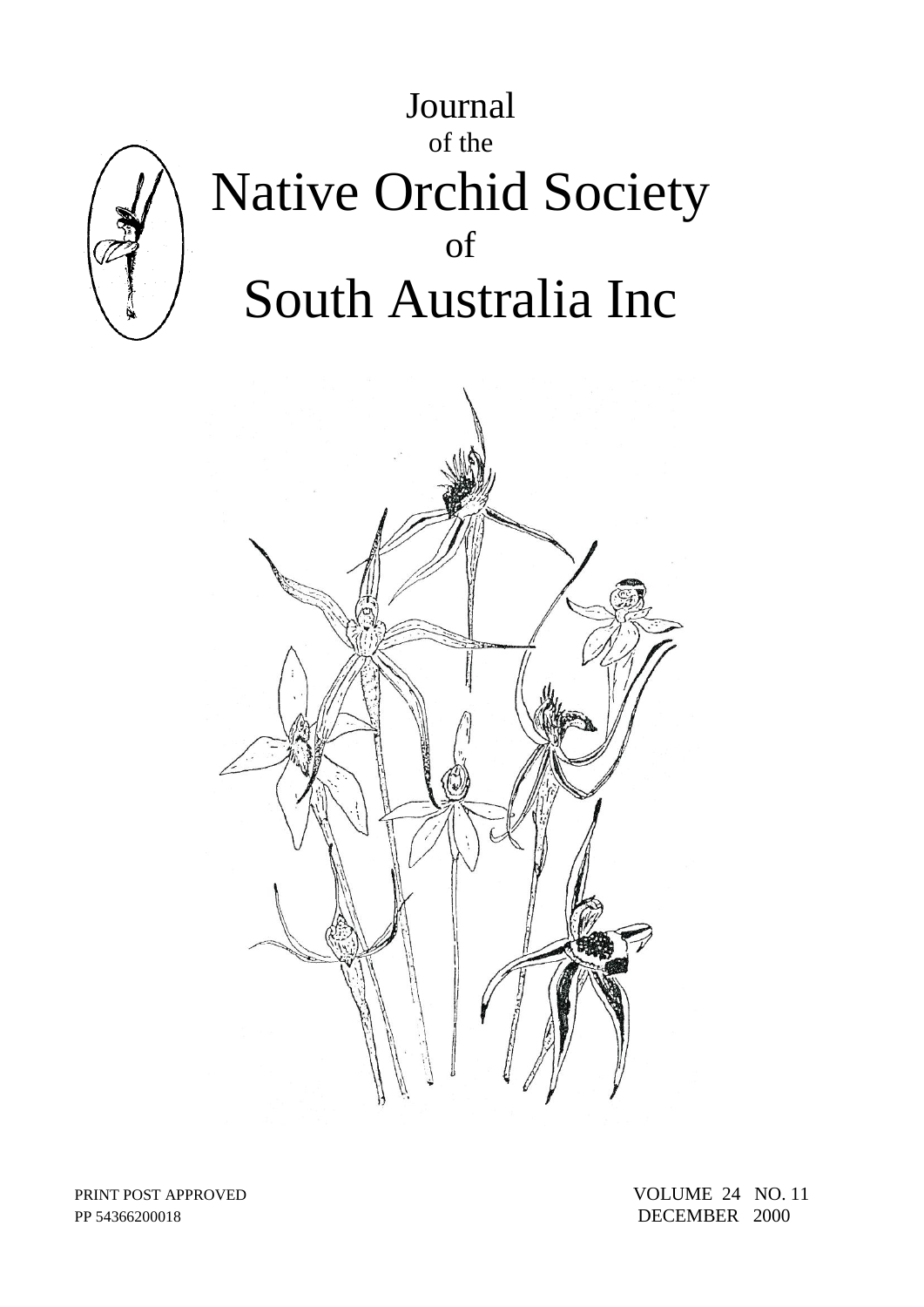# **NATIVE ORCHID SOCIETY OF SOUTH AUSTRALIA**

# **POST OFFICE BOX 565 UNLEY SOUTH AUSTRALIA 5061**

The Native Orchid Society of South Australia promotes the conservation of orchids through the preservation of natural habitat and through cultivation. Except with the documented official representation from the Management Committee no person is authorised to represent the society on any matter. All native orchids are protected plants in the wild. Their collection without written Government permit is illegal.

Bill Dear Cathy Houston

**PRESIDENT: SECRETARY:** Telephone: 82962111 Telephone: 8356 7356

# **VICE-PRESIDENT (and New members Coordinator)**

David Pettifor Tel. 014095457

# **COMMITTEE**

David Hirst Thelma Bridle Bob Bates Malcolm Guy

Gerry Carne Iris Freeman 118 Hewitt Avenue Toorak Gardens SA 5061 Telephone/Fax 8332 7730 E-mail *gjcarne@cobweb.com.au*

# **LIFE MEMBERS**

Mr R. Hargreaves Mr G. Carne<br>Mr J. Neshitt Mr R. Bates Mr L. Nesbitt Mr R. Robiohns Mr R Shooter Mr D. Wells

Registrar of Judges: Reg Shooter Trading Table: Judy Penney

Field Trips & Conservation: Thelma Bridle Tel. 83844174<br>
Tuber Bank Coordinator: Malcolm Guy Tel. 82767350 Malcolm Guy Tel. 82767350 New Members Coordinator David Pettifor Tel. 0416 095 095

# **PATRON: Mr T.R.N. Lothian**

The Native Orchid Society of South Australia Inc. while taking all due care, take no responsibility for the loss, destruction or damage to any plants whether at shows, meetings or exhibits.

Views or opinions expressed by authors of articles within this Journal do not necessarily reflect the views or opinions of the Management. We condones the reprint of any articles if acknowledgement is given.

**Journal cost \$2 per issue. Family or Single Membership with subscription \$14.** 

**EDITOR: TREASURER**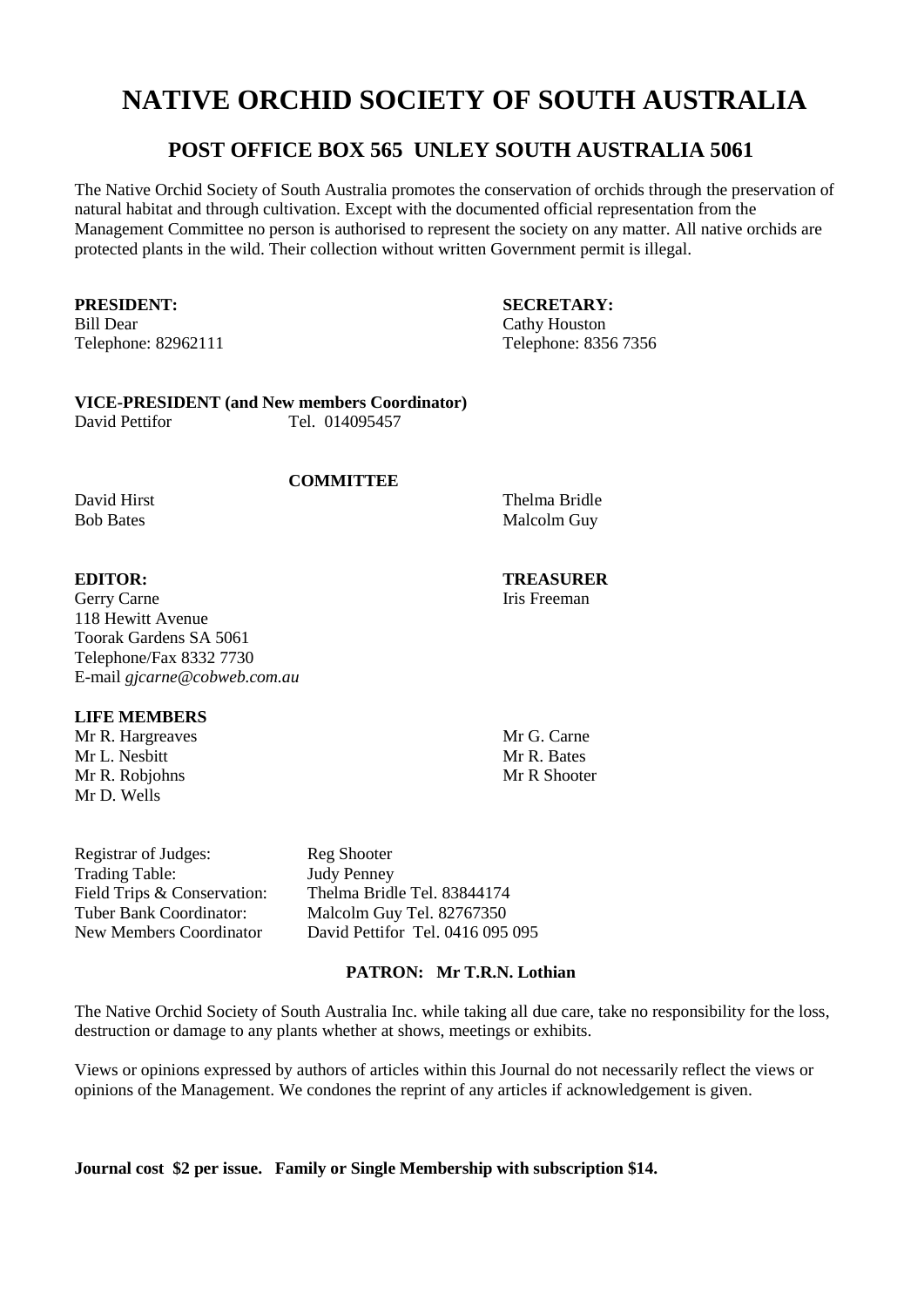

# **JOURNAL OF THE NATIVE ORCHID SOCIETY OF SOUTH AUSTRALIA INC.**

# **DECEMBER 2000 Vol. 24 No. 11**

# NEXT MEETING 27 FEBRUARY 2001

Tuesday, 27 February, St Matthew's Hall, Bridge Street, Kensington. Meeting starts at 8:00 p.m. Doors to the hall will be open from 7:15 p.m. to allow Members access to the Library and Trading Table. Cathy Houston and Thelma Bridle will review N.O.S.S.A.'s year 2000 Field Trip and Conservation experiences and highs. An excellent chance to see a year's worth of orchids in one sitting. Members will be asked to make comment on what activities and talks they would like to see over 2001.

| <b>CONTENTS THIS JOURNAL</b>                                                    |      |  |  |  |  |  |  |  |
|---------------------------------------------------------------------------------|------|--|--|--|--|--|--|--|
| Title                                                                           | Page |  |  |  |  |  |  |  |
| Diary Dates                                                                     | 101  |  |  |  |  |  |  |  |
| David Hirst<br>The European Wasp                                                | 102  |  |  |  |  |  |  |  |
| Doug Bickerton<br>Fourth A.N.O.S. Conference and Show (part 2 of 2)             | łĐ2  |  |  |  |  |  |  |  |
| S.E. to Melbourne Field Trip (Grampians to Little Dessert)<br>Thelma Bridle     | 103  |  |  |  |  |  |  |  |
| <b>Bob Bates</b><br>Necrophylly and Drought Resistance in S.A. Orchids          | 105* |  |  |  |  |  |  |  |
| Pterostylis falcata in the Mount Lofty Ranges<br><b>Bob Bates</b>               | 106  |  |  |  |  |  |  |  |
| Bob Bates<br>Conservation News                                                  | 107  |  |  |  |  |  |  |  |
| Scott Creek Field Trip Report (an observation)<br>Dour Bickerton                | 107  |  |  |  |  |  |  |  |
| Discoveries of 'New' Threatened Orchid Populations<br>Doug Bickerton            | 107  |  |  |  |  |  |  |  |
| Doug Bickerton<br>Using Genetics to Answer Taxonomic Questions                  | 108  |  |  |  |  |  |  |  |
| Reg Shooter<br>Judging Classes 2001                                             | 109  |  |  |  |  |  |  |  |
| Terrestrial Study group and Field trip Planning 2001<br>Kerry Bates             | 110  |  |  |  |  |  |  |  |
| For Your Attention - NOS S.A. News                                              | 110  |  |  |  |  |  |  |  |
| Reg Shooter<br>Vale Neil Christoph.                                             | 110  |  |  |  |  |  |  |  |
| N. O.S.S.A. Tuber Bank Bisting 2000-2001<br>Malcolm Guy                         |      |  |  |  |  |  |  |  |
|                                                                                 |      |  |  |  |  |  |  |  |
| <b>DIARY DATIES</b>                                                             |      |  |  |  |  |  |  |  |
| 6 January (Saturday) Dipodium Special Naraccorte (see page 109)                 |      |  |  |  |  |  |  |  |
| 21 January (Sunday) Terrestinal Study and Barbeque                              |      |  |  |  |  |  |  |  |
| first NOSSA General Meeting for 2001<br>27 February 2001                        |      |  |  |  |  |  |  |  |
| Annual General Meeting<br>27 March 2001                                         |      |  |  |  |  |  |  |  |
| 24-28 September 2001 First International Drchid Conservation Congress Perth, WA |      |  |  |  |  |  |  |  |
|                                                                                 |      |  |  |  |  |  |  |  |

### NEXT COMMITTEE MEETING To be held at the home of Reg Shooter, Wednesday 31 January at 7:30 pm

The Committee of the Native Orchid Society of South Australia wish you and your family a happy, healthy, inspirational and safe time over the Christmas festive season and throughout the coming new year.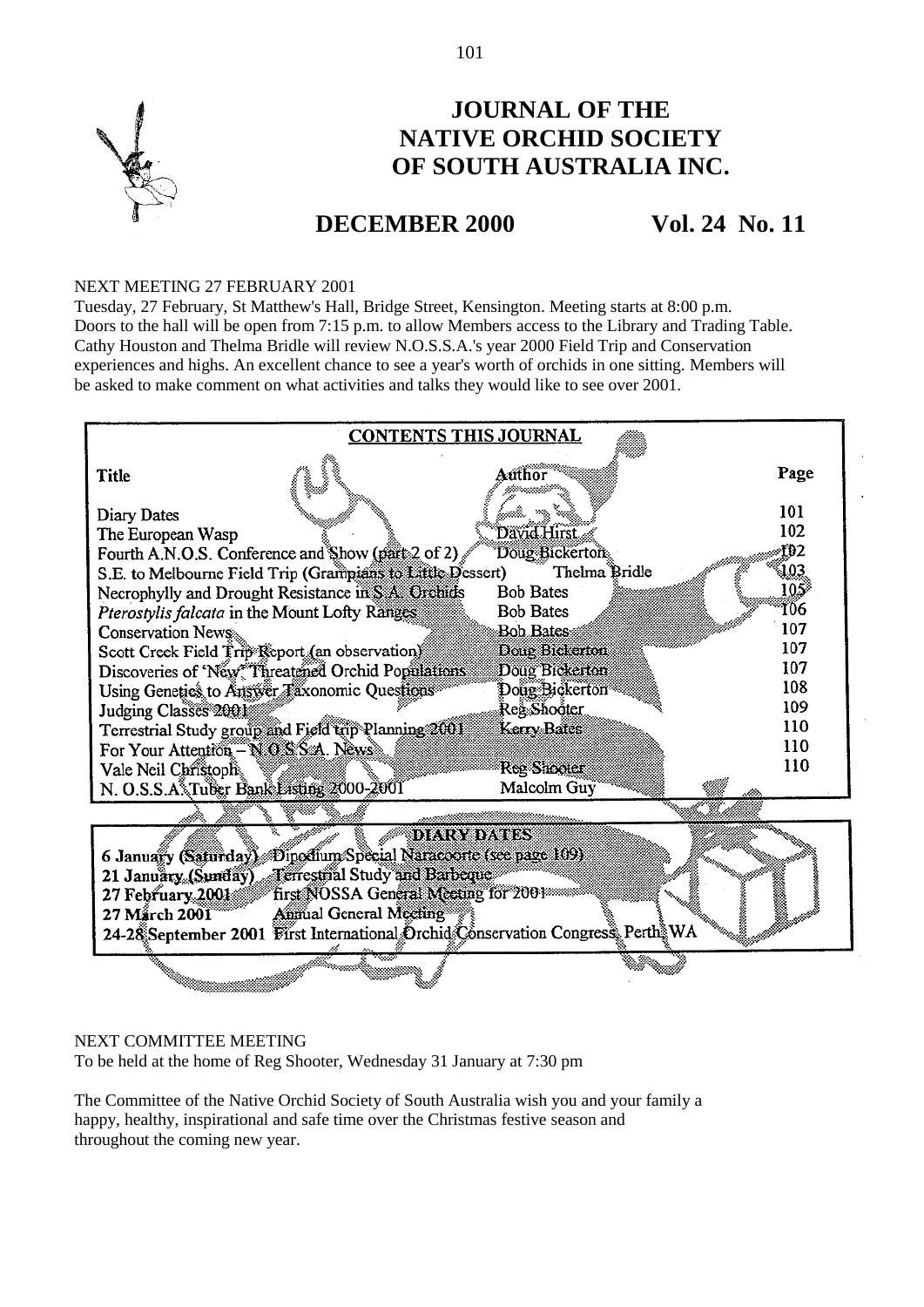### THE EUROPEAN WASP DAVid Hirst David Hirst

To most people the European wasp is little more than a nuisance at BBQ's or at worst a possible threat if one accidentally disturbs a nest. However this introduced pest poses a threat to our wildlife on an equivalent scale to the cat or the rabbit. Consider the following from an unpublished report prepared by P.J. Gullan for the ACT Flora and Fauna Committee and two other recently published reports on the English wasp in the New Zealand Entomologist and in the Australian Journal of Entomology.

Until recently only the German, or European wasp, *Vespula germanica*, was considered a serious pest for Australia as it was able to overwinter, though with reduced activity. The English wasp, *V. vulgaris* was known from Melbourne and Gippsland but colonies rarely survived the winter. Colonies of German wasps in Australia have been reported up to 100 times the size of those found in Europe.

Wasps are attracted to sweet foods, soft drinks and meat but the bulk of their food is of live insects and spiders which are fed to the larvae. Adult wasps apparently subsist mainly on nectar and insect honeydew. The latter is also an important source of food for some insects. Surveys in Tasmania have shown that in areas of high nest density near Hobart, no other insects were found and the wasps were cannibalising each other. Wasps have been reported preying on an endangered Tasmanian butterfly and the butterfly larvae. Wasps also attack bees and steal honey and in the USA grape growers may lose half of their crop to the wasps.

Wasps in forested areas often use rabbit or wombat burrows as nesting sites. Dogs, goats, ferrets and even a horse that stood on a nest have been reported being killed by the wasps. Obviously they are capable of killing any native vertebrate that disturbs them. Near Heritage Landing on the Gordon River, Tasmania, passengers on cruise boats have sometimes refused to leave the safety of toilets on the boat because of the numbers of wasps. Several popular camping sites in southern Tasmania are uninhabitable due to the number of wasps.

The English wasp is now known to have established in Tasmania. It is considered to prefer cooler areas than the German wasp. In native NZ beech forests the English wasp nests density average 12 per hectare but with up to 31 nests per hectare at some sites. Nest size is up to 6 times greater and queen production up to 23 times greater than in England. The biomass of the wasps in insect capture by Malaise traps in NZ was shown to often exceed that of all other insects combined. Prey biomass of the wasps in some areas was similar to that of the entire insectivorous bird fauna.

In Adelaide areas the spread of the wasps immediately altered the arachnid fauna with leaf curling spiders and harvestmen disappearing altogether and many other species were greatly reduced in numbers. Very small spiders tend to escape the wasps as do larger spiders, however the young of the larger species are taken and fewer remain to reach maturity.

Obviously the European and English wasp pose an enormous threat to our wildlife including insect eating birds and insect pollinated plants. Unfortunately the preferred climate of the wasps is also that of most of our terrestrial orchids.

# FOURTH AUSTRALASIAN NATIVE ORCHID SOCIETY CONFERENCE AND SHOW

Doug Bickerton

Notes taken from talks attended (Part 2 of 2)

Saturday 7<sup>th</sup> October

Malcolm Thomas: Caladenia Cultivation

(20 years ANOS member; amateur orchid grower specialising in *Caladenia*)

• All *Caladenia* produce new tubers each year. The large Spider Caladenia form the new tuber deeper into the pot each year.

• A fibrous sheath extends from the tuber to the soil surface. The new shoot travels up through the same sheath each year to the surface.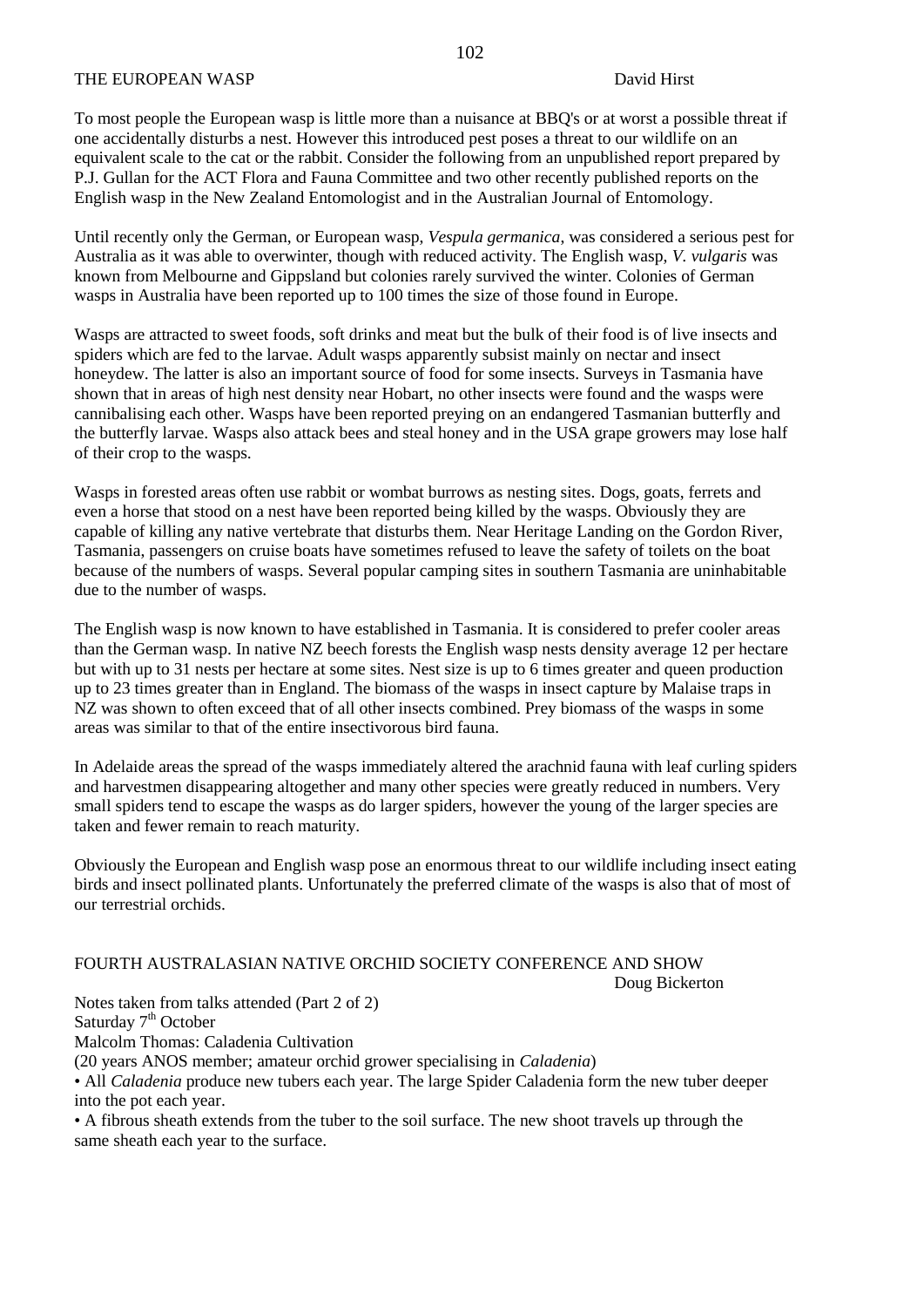• When re-potting (from November to January), can remove the top portion of sheath but leave bottom portion intact.

- When re-potting, use 50% of the old mix to ensure transfer of the mycorrhiza.
- Clump the tubers close together to "concentrate" the mycorrhiza.

• Pests in cultivation conditions include snails, slugs, aphis, red spider mites and caterpillars.

• Germinated seed forms a leaf in the first year, but will not produce flowers for at least two more years.

• Flasked Caladenia rarely deflask successfully into pots, unless placed at the base of parent plants.

Greg Steenbeeke: Orchids of NE New South Wales

(Senior Nature Conservation Officer, Caloundra City Council)

Steenbeeke talked about an orchid survey he conducted in NE NSW for NSW Dept Land and Water Conservation. This region is one of diverse contrasts in landscape and geology, but is also subject to considerable pressures for economic development, thus the need for the survey.

Colin Bower: Specific Pollinators and Taxonomic Relationships of Australian Sexually Deceptive **Orchids** 

(Has PhD in entomology; interest in orchids since early 1980's; has studied pollinators of sexually deceptive orchids since the late 1980's.

• About 300 terrestrial orchid species from at least 8 genera employ sexual deception as a pollination technique, either by visual mimicry or the use of a scent. Many species are thought to be pollinatorspecific.

Bower has discovered that morphologically similar flowers attract wasps of different species or even genera. Subsequent work by David Jones has shown the flowers to belong to different species.

• When Bower wants to compare the pollinators of 2 similar taxa, he picks a flower and transports it to a population of the other taxon, places it in a jar of water and records pollinator visitations.

• He conducts trials using a) a single taxon, b) four sympatric taxa, c) two sympatric (co-existing) taxa and two allopatric (non co-existing) taxa and d) sequential tests using different combinations of taxa for short periods of time.

• Wasps were considered major responders if they underwent a full pollination sequence and minor responders if they merely displayed some attraction to the flower.

• Bower has formulated 4 principles from his studies:

1. Syrnpatric sexually deceptive orchids species have different pollinators.

2. Allopatric sexually deceptive orchid species have different pollinators, but may share similar attractant odours.

3. Pollinator specificity allows the detection of new cryptic orchid species.

4. Pollinator specificity can detect cases where morphologically different taxa belong to the same biological species.

Unfortunately Bower was forced to finish his talk before explaining and justifying the two latter principles.

David Jones: Natural Groups in *Diuris* Sm.

(Orchid taxonomist and research scientist, Centre for Plant Biodiversity Research, Canberra) David Jones's paper covered recent revisionary research on the genus *Diuris*. He has divided the genus into seven complexes largely based on electron microscope views of similarities and differences in the columns and labella.

SOUTH-EAST TO MELBOURNE FIELD TRIP Thelma Bridle Part 3: Grampians and Little Desert 10-12/10/00 Continued from November Journal

I thought perhaps members might like to know which orchids we found on our return journey to Adelaide. The area situated behind the horribly graffiti-covered Sisters Rocks contains a number of spring-flowering orchids and is particularly notable for the number of *Calochilus robertsonii*.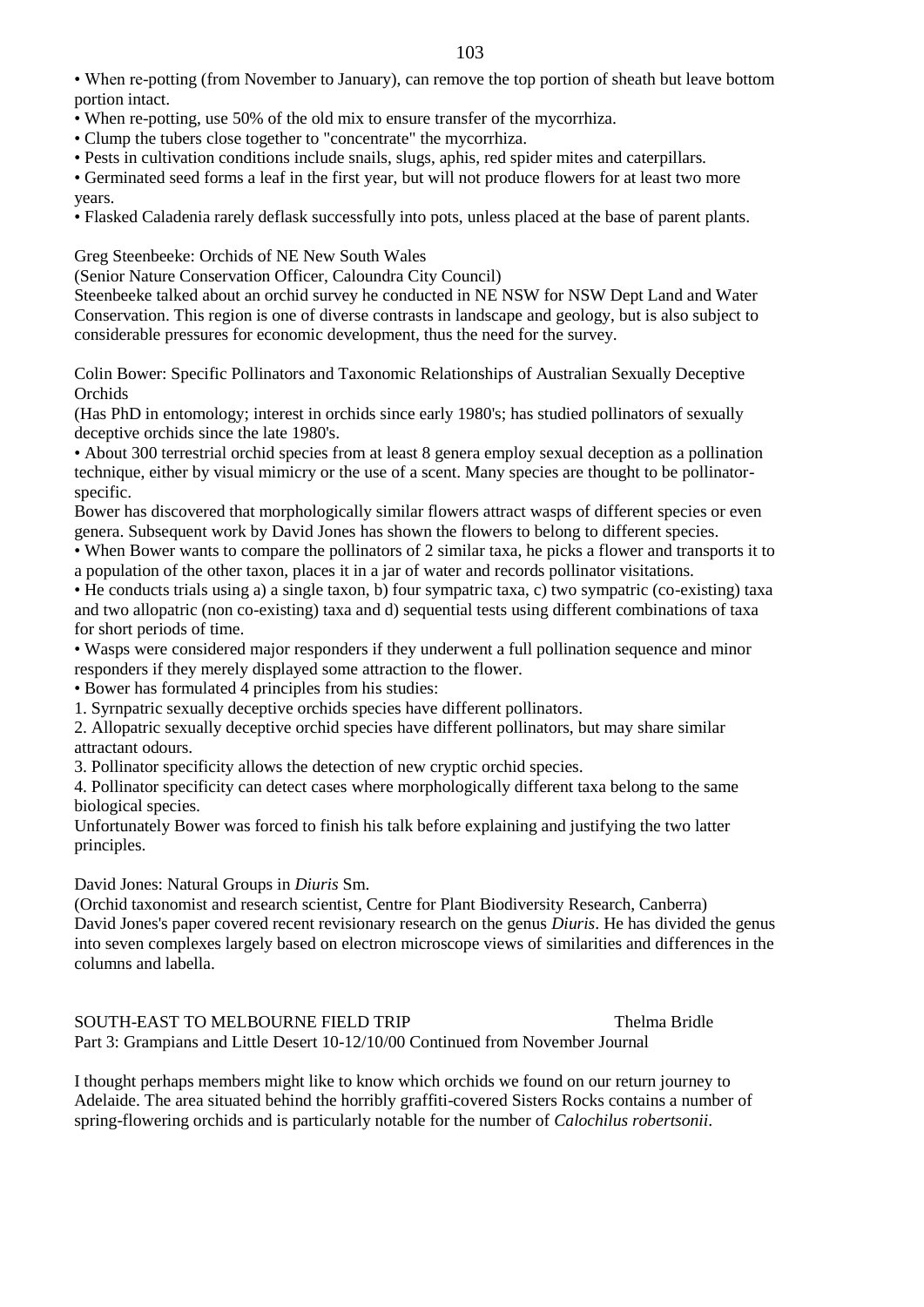At Deep Lead, near Stawell, there are many spring-flowering shrubs, particularly in pinks and mauves, and orchids which extend from the roadside into the ironbark woodland. *Caladenia fulva* has formed many hybrids with *C. reticulata*, such that it is very difficult to locate any of the parent species. The flowers are very attractive, ranging from white to dark pink with a selection of beautiful labellums and long dark osmophores on the sepals. It was a cool, cloudy day on our visit, so the many sun orchids were not in flower. *Thelymitra luteocilium* was out and *T. nuda* close to opening, but the many *T.* x *chasmogama* were in bud, with very grey backs to the sepals. *Prasophyllum pyriforme*, which flowers in mid Nov. had buds forming. At 3-Jacks Reserve there were a number of orchids, with the 2 *Prasophyllum* species the most interesting. *P. fitzgeraldii* and in a different area a group of *P. lindleyana*, a greenflowered orchid with a yellow, flattened s-bend labellum and a sweet perfume.

Behind Lake Fyans an area of bushland has many orchids, including *Caladenia versicolor*. As the name suggests, these flowers tend to be an array of shades in creams and pinks. The type flower has a brilliant pink labellum and dark sepal osmophores. *Caladenia venusta* was flowering as a small group in a damp area together with a number of *C. parva* and several hybrids were found, with flowers the size of *C. venusta* and fringing on the wide, flat green, white and red labellums.

The forecast was for a fine, sunny day, so a visit to the Stawell Racecourse seemed a good idea. Early in the morning there are always horses out for a gallop, but we were more interested in the orchids, which grow in the middle of the racecourse. *Thelymitra megacalyptra* flowers were keen to open, despite the cool breeze, and some had already finished flowering. There was ,a range of flowering stages, including some very tight buds, obviously a later-flowering race. There were a number of *Thelymitra* species present *T. rubra* was finished, *T. x chasmogama* in bud, *T. antennifera* in flower, and some very deep pink *T. x macmillanii* with yellow 'ears', just like J. Jeannes photo. *Diuris orientis* had finished flowering but *D. behrii* were flowering plentifully in damper areas. We spoke to a racecourse official, who admitted knowing nothing about orchids, but knew of their presence and was keen that they be conserved. He asked advice on slashing and the appropriate time of year for doing same. However, they were not proposing to slash the middle of the racecourse.

Bunjil's Shelter, a collection of granite boulders, is set on a ridge affording a panoramic view over the plains surrounding the Grampians, and originally used by Aborigines as a lookout. Orchids were found near and around the base of the rise. Amongst the rocks a large (over 100) colony of *Cyrtostylis reniformis* had probably every plant in full flower. In a warm, humid and protected spot *Diuris sulphurea* was in flower.

*Caleana major* were numerous and in bud on Mount Sturgeon. They were a little hard to see with their red leaves and stems growing in sandy bushland and in places right on the track *Pterostylis* sp. were still flowering here, with *Thelymitra* sp. only in bud. A little further along the road at the Dunkeld Rifle Range we found many orchid species. *Caladenia gracilis* were numerous and under the trees *C. iridescens* was in bud, *C. cucullata* in flower and many *Caleana major* in bud. *Calochilus campestris* were located out on the range, but still in tight bud. *Caladenia venusta* was flowering both on the range and in surrounding bushland. Hybrids too - this time possibly with *E. phaeoclavia*, or at least a green-comb spider with a taller stem than *C. parva*, shorter and fewer combs than *C. tentaculata* and brown osmophores on the forward-pointing lateral sepals.

We drove along picturesque backroads to the Little Desert Conservation Park. I suppose this sandy region always looks dry. On the Stringybark Walk we found a single colony of about 20 *Caladenia cardiochila*, but everywhere was *C. cucullata*. They had flowers smaller than *C. carnea*, a greeny-cream colour, mainly 2 but up to 10 flowers per stem. It was the same story at the Billy-Ho Bushwalk, near Kaniva, many small-flowered *C. cucullata* again with sometimes large numbers of flowers per stem. The *C. cucullata* we had seen earlier on the trip had all been larger and fewer flowered. *Glossodia major* was largely finished, but sun orchids were on their way open, with a later flowering population of *Thelymitra megacalyptra* still in tight bud. *Caladenia tensa* was flowering in a small area under eucalypts.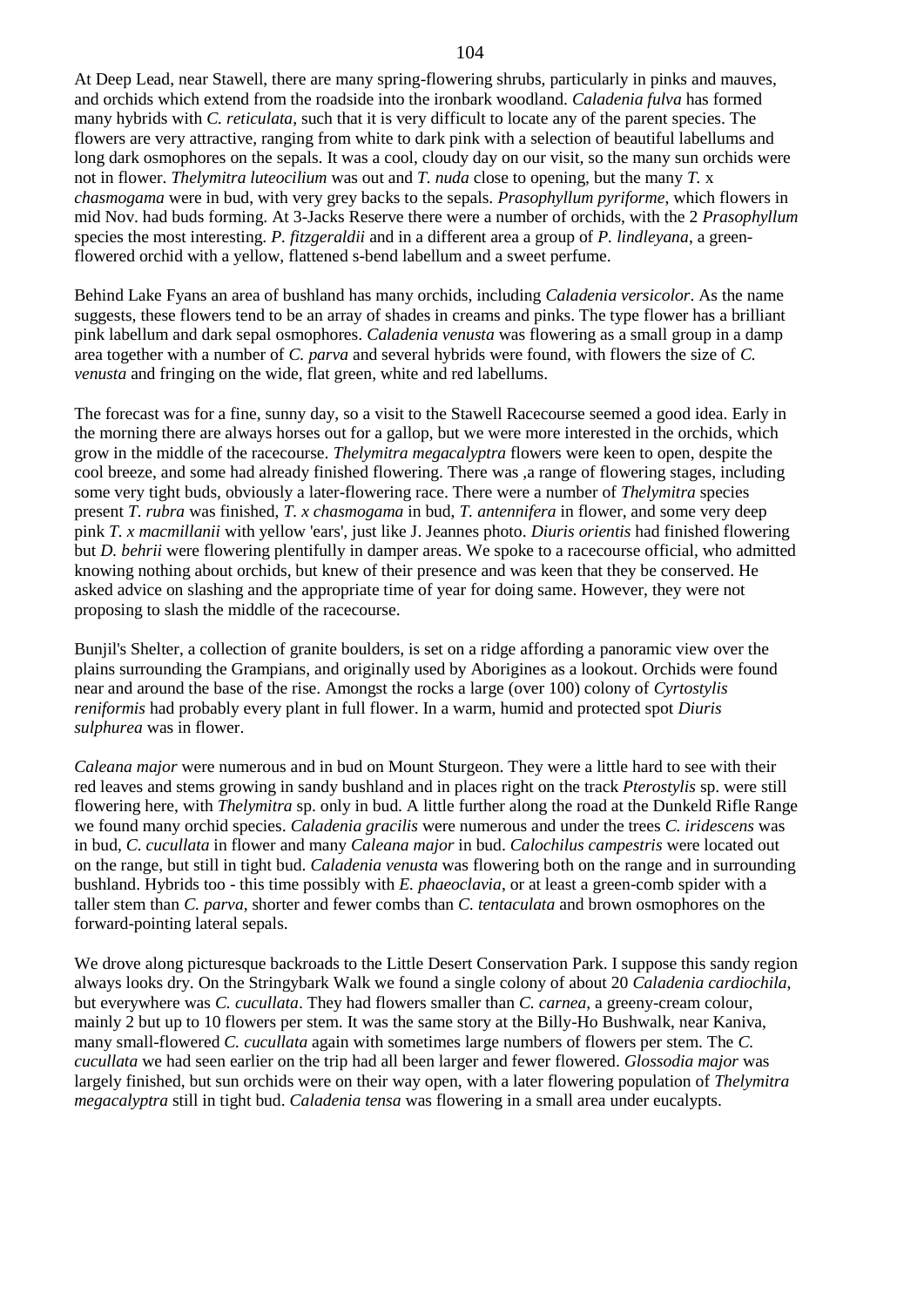|                           | <b>Sisters</b> | Deep Lead 3 Jacks |         | Lako  | <b>Stawell</b>     | <b>Bunjirs</b> | Mt. Sturgeon/ Little Desert/ |          |           |
|---------------------------|----------------|-------------------|---------|-------|--------------------|----------------|------------------------------|----------|-----------|
|                           | Rocks          |                   | Reserve | Fyans | Racecourse Shelter |                | Rifle Range                  | Billy Ho |           |
| Caledania cardiochila     |                |                   |         |       |                    |                |                              |          |           |
| C. camea                  |                |                   |         |       |                    |                |                              |          |           |
| C. clavigers              |                |                   |         |       |                    |                |                              |          |           |
| C. cucultata              |                |                   |         |       |                    |                |                              |          |           |
| C. deforme                |                |                   |         |       |                    |                |                              |          |           |
| C. fulva hybrids          |                |                   |         |       |                    |                |                              |          |           |
| C. gracilis               |                |                   |         |       |                    |                |                              |          |           |
| C. Indescens              |                |                   |         |       |                    |                |                              |          |           |
| C. parva                  |                |                   |         |       |                    |                |                              |          |           |
| C. phaeoclavia            |                |                   |         |       |                    |                |                              |          |           |
| C. pusilia                |                |                   |         |       |                    |                |                              |          |           |
| C. reticulate             |                |                   |         |       |                    |                |                              |          |           |
| C. tensa                  |                |                   |         |       |                    |                |                              |          |           |
| C. tentaculata            |                |                   |         |       |                    |                |                              |          |           |
| C. venusta                |                |                   |         |       |                    |                |                              |          |           |
| C. venusta hybrids        |                |                   |         |       |                    |                |                              |          |           |
| C. verstoolor             |                |                   |         |       |                    |                |                              |          |           |
| Caleana major             |                |                   |         |       |                    |                |                              |          |           |
| Calochille campestris     |                |                   |         |       |                    |                |                              |          |           |
| C. robertsonii            |                |                   |         |       |                    |                |                              |          |           |
| Cyrtostylis reiformis     |                |                   |         |       |                    |                |                              |          |           |
| Diuris behril             |                |                   |         |       |                    |                |                              |          |           |
| D. orientis               |                |                   |         |       |                    |                |                              |          |           |
| D. pardina                |                |                   |         |       |                    |                |                              |          |           |
| D. subhurse               |                |                   |         |       |                    |                |                              |          |           |
| Clossodia major           |                |                   |         |       |                    |                |                              |          |           |
| Leptoceras menziesii      |                |                   |         |       |                    |                |                              |          |           |
| Microtis arenaria         |                |                   |         |       |                    |                |                              |          |           |
| М. вр.                    |                |                   |         | b     |                    |                |                              |          |           |
| Prasophyllum fitzgeraktii |                |                   |         |       |                    |                |                              |          |           |
| P. lindleyana             |                |                   |         |       |                    |                |                              |          |           |
| P. pyriforme              |                | ь                 |         |       |                    |                |                              |          |           |
| Pterostylis melagramma    |                |                   |         |       |                    |                |                              | f٥       |           |
| P. nana                   |                |                   |         |       |                    |                |                              |          |           |
| P. nutans                 |                |                   |         |       |                    |                |                              |          |           |
| Pyrorchis nigricans       |                |                   |         |       |                    |                |                              |          |           |
| Thelymina antennifera     |                |                   |         |       |                    |                |                              |          |           |
| T. benthamiene            |                |                   |         |       |                    |                |                              |          |           |
| T. x chasmogama           |                |                   |         |       | ь                  |                |                              |          |           |
| T. bdodes                 | ь              |                   |         |       |                    |                |                              | b        | Caladenia |
| T. Iuteocilium            |                |                   |         |       |                    |                |                              |          |           |
| T. x macmillanii          |                |                   |         |       |                    |                |                              |          | Venusta X |
| T. megacalyptra           |                |                   |         |       |                    |                |                              | ь        |           |
| T. nuda                   | ь              |                   |         |       |                    |                |                              |          |           |
| T. nbra                   |                |                   |         |       |                    |                |                              |          |           |
| Т. эр.                    | ь              | ь                 | ь       |       |                    |                |                              | ь        |           |
|                           |                |                   |         |       |                    |                |                              |          |           |

"Give a man an orchid and you please him for a month; teach him how to grow them and you will thrill him for a lifetime." From Orchidwise by Roger Rankin

### NECROPHYLLY and DROUGHT RESISTANCE IN SOUTH AUSTRALIAN ORCHIDS Bob Bates

South Australia is the driest state in the driest continent. Many of it's native orchids have evolved strategies for beating or avoiding drought ie growing only in damper microclimates, having a short growing season or developing strategies for avoiding water loss.

To avoid water loss many species have tough leaves with a waxy surface, some store water in special tissues and some simply get rid of their leaves once dry conditions develop. Getting rid of their leaves is not a matter of dropping them. Our native orchids simply remove all moisture and food reserves from the leaves and place these reserves in the new tuber (or fleshy flowering scape.) The leaves are then effectively dead or necrotic... hence the term necrophylly.

At least 20% of South Australian orchids use the technique. The best known ones are the so called Rufa group' *Pterostylis*. South Australia probably has about 30 species of these, most of them undescribed. They are able to grow in areas too dry for other orchids by: 1: choosing moister microhabitats.... 2: actively growing only in damp periods and storing reserves in large tubers.... 3: utilising early morning dew.... 4: having a waxy surface to the whole plant.... 5: practising necrophylly.

105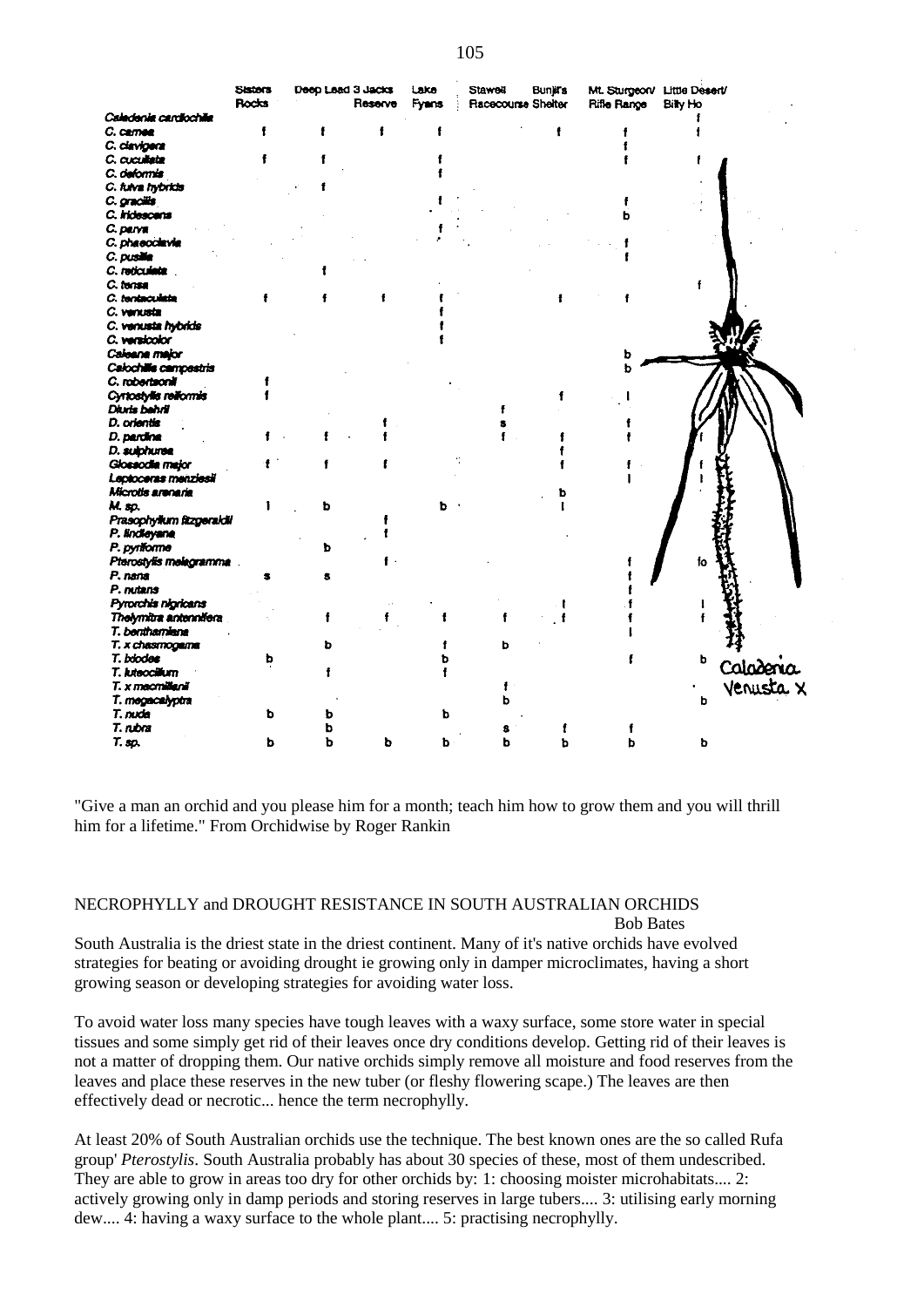### 106

Each September when the temperature rises and daylight lengthens, the leaves of 'Rufa group' *Pterostylis* simply shrivel up. For those of us who have grown the species it can be observed that this often happens even if the soil is kept damp. For some species it can be quite a rapid process, the leaves looking fresh and green in the morning but 'gone' by nightfall but for most species it happens gradually over a week or so. Flowering may already have begun before the leaves die but the late flowering species may not even have developed scapes before leaf senescence. The most noticeable of these is *Pterostylis* aff. *despectans* from Eyre Peninsula. The leaves of this species shrivel in September but flowering does not start until November... up to 8 weeks later and flowers may continue to develop up to 3 months after necrophylly. I have actually dug up some of these species in bud, pulled off the new tuber and watched as the plant, simply sitting on a bench with no soil or water provided, goes through with its flowering, produces a new tuber and will even develop seed to maturity.

Many other genera have some species which flower after the leaves are gone, *Caladenia* for example has the aptly named *C. necrophylla* but most of the dryland species will flower after the leaf has shrivelled.... ie *C. cardiochila*, *C. toxochila* and *C. clavula*. With this latter species I have actually picked and pressed a flower and several days later removed it from between the pages of a book, placed the cut stem in a glass of water and watched as the flower plumped out again. This flower was then pollinated and set good seed. Now that's tough..

I have seen *Prasophyllum odoratum* complex species in the desert pushing out a juicy flower spike from a totally desiccated leaf. Even *Microtis arenaria* will flower after most of the leaf is dried out. Some of the late flowered *Thelymitra* like *T*. aff. *nuda* 'November' and *T. benthamiana* can be seen in good flower after leaf senescence. Of course not only does flowering proceed after leaf loss but seed capsule development must continue for weeks after that!

Then there are our autumn flowered species.- *Eriochilus* and *Leporella*... these must initiate all growth from the tuber without a leaf at all... but they do have the advantage of quickly forming a leaf to help out as soon as flowering begins. In all some fifty leafy species of SA orchid are able at a pinch to flower without leaves being present, all because leaves lose too much moisture. Lets hope South Australians themselves learn to manage our water resources as effectively.

### *PTEROSTYLIS FALCATA* IN THE MT LOFTY RANGES Bob Bates

The distribution in South Australia of this late flowering green-hood from swampy areas has been much discussed over the years. There are very few collections and few people in SA today could confess to having seen it here. There are old collections from the South East and Kangaroo Island at the herbarium. I admit to having seen it in flower in SA only 3 times, once in the SE, once on Kangaroo Island and once at Scott Creek, three times in thirty years.

Consequently I was delighted when Mal and Kathy Houston recently brought me a specimen that Mal had collected near Myponga. This plant was from a small colony on the edge of an inundated area. Plants were growing in the open and were stunted, being only 10-15cm high. In the eastern states they tend to be 20-30cm tall. The collection has been deposited at the State Herbarium and it appears to be the only collection from the Fleurieu Peninsula. Interesting finds just keep on coming.

### **CONSERVATION NEWS** Bob Bates

Two new Parks were dedicated recently. Mokota Conservation Park, SA's only sub-alpine grassland reserve is near Mt Cone north of Burra. Despite 100 years of grazing five species of orchid have already returned.

Gawler Ranges National Park is a large area comprising the old Paney and Mt Ive Stations between Eyre Peninsula and Lake Gairdner. This semi arid region of granite outcrops is rich in rare plant species and includes a wonderful range of dryland orchids. Part of the adjacent Scrubby Peak station is likely to be added. Because it is adjacent to the vast sandhill scrublands of Pinkawillinie Conservation Park it is a most exciting and scenic addition to our reserve system.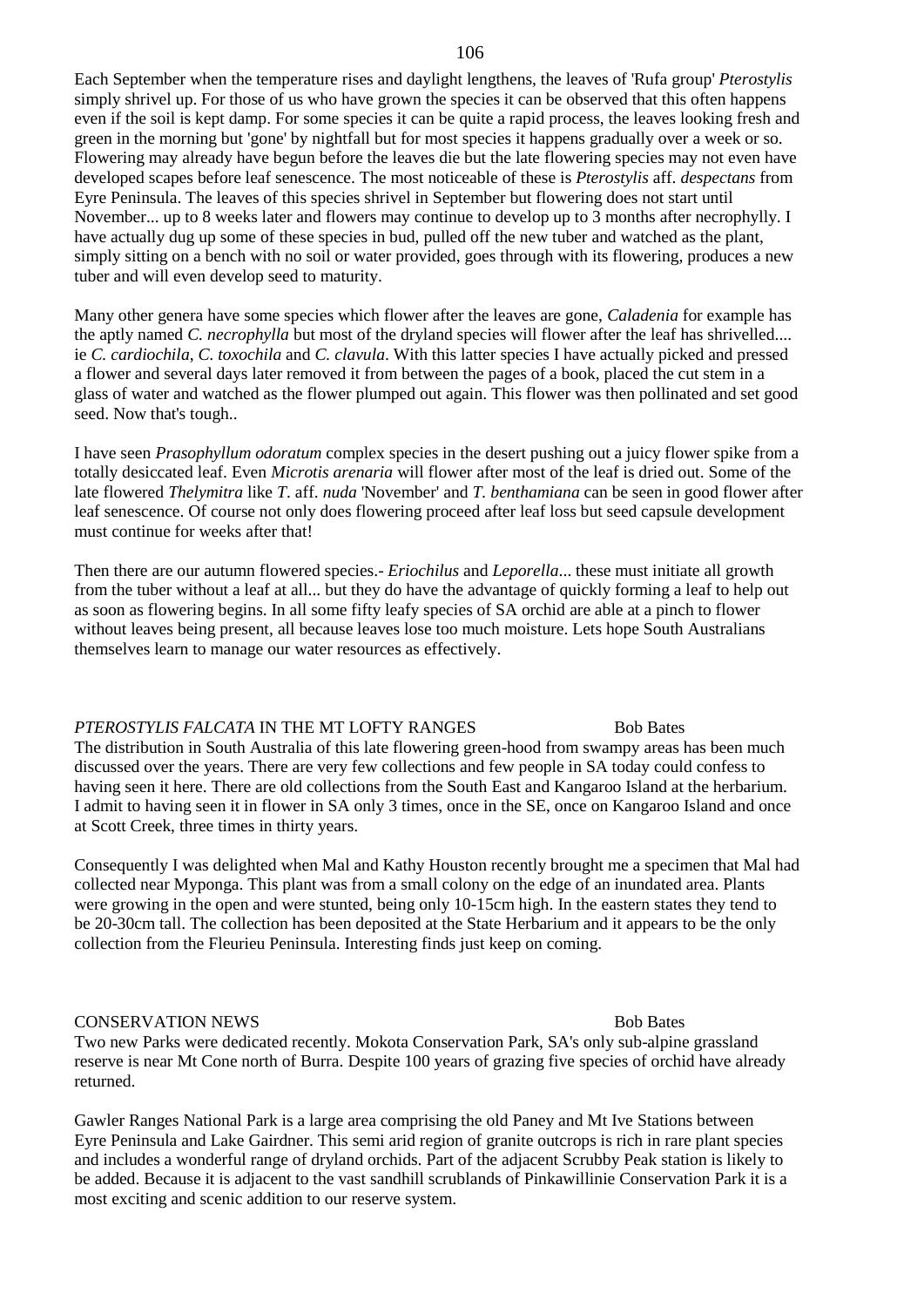SCOTT CREEK FIELD TRIP REPORT (refer October Journal pg 86) Doug Bickerton We thought we had 44 *Caladenia gladiolata* leaves and 43 buds, but I returned to the site on 25<sup>th</sup> Sept and could only verify 13 flowering *C. gladiolata* (& that's only if you include the 4 eaten on the first visit). The other buds turned out to be *Caladenia leptochila* and *Caladenia reticulata*. So in fact the population is much the same size as it has been for the last few years. You wouldn't have thought we'd get so many wrong, but it appears we did. (Scott Creek Field Trip 10/9/00) Doug Bickerton, Project Officer, Lofty Block Threatened Orchid Recovery Project Biodiversity Division, Department for Environment and Heritage

DISCOVERIES OF "NEW" THREATENED ORCHID POPULATIONS Doug Bickerton Those among us who came along to field trips this year know it was an exceptional year in South Australia for many orchid species. With good soaking rains from February through to October in many parts of the State, many of those tubers lying in waiting decided that this was the year to flower. It made searching for endangered species easier as well, because they were appearing in larger numbers and in new locations. Here is a list of some of the new sightings recorded of taxa related to the Lofty Block Threatened Orchid Project.

# *Caladenia woolcockiorum*

- Until recently only recorded in low numbers from almost inaccessible mossy ledges in Mt Remarkable National Park.
- In 1999 it was found by Bob Bates and myself in or near fertile gullies in one section of the park, only accessible by 4WD (or very adventurous bushwalking). By the end of the season I had counted 500 mature plants at four sites.
- In 2000, mostly in the same section of the park, plants were found at seven new locations. 1500 flowering plants sighted and more than 2000 plants estimated to exist, mostly in a restricted range measuring 15 km x 1 km, but the sites are close enough together such that gene flow between sites is probably happening. This area is mostly weed-free and fortunately out of reach of most humans.

# *Pterostylis bryophila*

- Previously known from less than five sites in or near Mt Billy CP, 650 flowering plants were recorded in the only viable population in 1999.
- Following the Orchid Conservation Forum in May 2000, the Friends of Mt Billy alerted us to two new sites in and near the park. Both sites are infested with bridal creeper, but the orchid is in good numbers and both populations are potentially viable. The biological control "Bridal Creeper Rust" was released at one site in September. Total range for the species remains less than  $10 \text{ km}^2$ .

## *Pterostylis despectans*

- Bob Bates discovered a population of this unusual species on a grazing property near Hallett more than 10 years ago. Previously only recorded in small numbers at a handful of sites in Victoria. In 1999 we counted 133 plants, 79 mature.
- In July 2000, NOSSA members explored a nearby property and discovered about 500 rosettes of similar appearance. It was later verified that most of these areP. despectans.
- In October 2000, Barb Bayley was informed of another potential location 60 km further west, near Redhill. This has since been verified as a population of more than 85 mature P. despectans. Fortunately this site is under Heritage Agreement.

## *Caladenia macroclavia*

- Only ever found in small numbers, mostly on Yorke Peninsula.
- In September 2000 Cathy and Malcolm Houston discovered some C. macroclavia near Moonta. It is another stroke of good fortune that the property is managed by National Trust.

## *Caladenia behrii*

Endemic to the Kersbrook/Williamstown area and the Belair/Scott Ck area.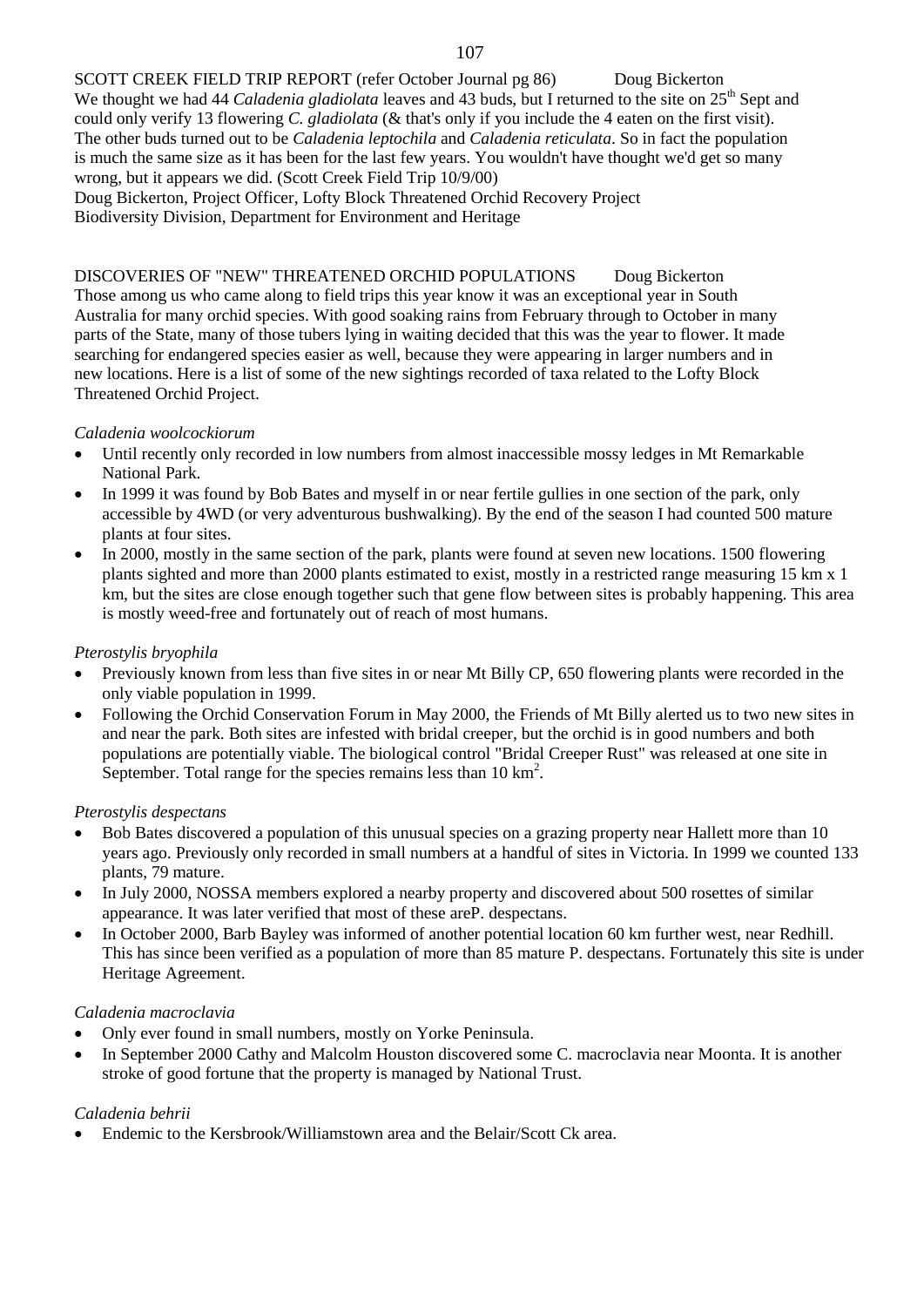- After extensive searches in 1998, the total known population included 1960 flowering plants at. about 20 locations.
- After the 1999 season the count was revised to almost double that of 1998, with about 10 new sites discovered.
- This year the search was less extensive, but concentrated in and near Forestry SA land and Para Wirra Recreation Park. Another 500 flowering plants were sighted at 7 new locations.

# *Pterostylis* "Halbury"

- Previously recorded from a number of sites, mainly north of Adelaide, but thought to have disappeared from almost all sites except one large viable population at Halbury.
- Bob Bates reports having sighted this species at a handful of locations in 2000. It is encouraging to hear that the species may not be restricted to one population, however most of the Adelaide Plains has been cleared of sizeable blocks of native vegetation, and the Halbury population is likely to remain the largest.

As can be seen, many of the new discoveries have been due to the alert observations of members of NOSSA and other community groups. I'd like to thank those individuals for their assistance so far; they have made the work much easier and much more rewarding. Many of these people are also involved in other conservation work, such as revegetation, bushcare, growing native plants and the activities of bird or butterfly conservation groups. We can look forward to 2001 with the assurance that such people will continue to assist in the conservation of our threatened orchids and our biodiversity in general.

# USING GENETICS TO ANSWER TAXONOMIC QUESTIONS OR TO SPLIT OR NOT TO SPLIT

Many readers are aware of the Lofty Block Threatened Orchid Project, a partnership between Threatened Plant Action Group and Dept. Environment & Heritage. The focus of this project is the conservation of a number of nationally endangered or vulnerable orchid taxa found in South Australia. You will notice I used the word "taxa", and not "species". In some circumstances it has been difficult to distinguish whether plants within a population are sufficiently different from other populations to be labelled a distinct species. Sometimes there are minor morphological differences such as labellum shape or veins on the leaf, and perhaps the population is found in a different type of habitat, or many kilometres from a similar population. But perhaps there is some other difference that cannot be distinguished by sight , feel, smell or intuition.

Exactly what is meant by a species varies, according to which taxonomist you talk to. When I was at high school I was told that different species had a different number of chromosomes, and therefore a cross between species (ie a hybrid) would not produce viable offspring. Nobody told me about the Orchidaceae family, which seems to produce more viable hybrids than non-viable ones! Therefore the best way to determine the relationship between two populations is to examine their genetic material. Earlier this year it was decided to use a process called Allozyme Electrophoresis to answer some questions about three taxa. I will discuss the results of one of these in this article, and the other two in a second article.

## *Pterostylis* aff. *nana*

Bob Bates and some other NOSSA members have known of a patch of *'P. nana'* at Hale CP for over a decade. The population covers a mere  $0.25m<sup>2</sup>$  and monitoring in recent years has found 70 - 170 plants. They are smaller than the typical *P. nana*, with a brown-orange hood and a "dolichochila"-type pointy tip. The population is found in micaceous soil with long-leaf box / native pine woodland (*Eucalyptus goniocalyx / Callitris rhomboidea*). In 1999, NOSSA members on a field trip 80km away in Ferries McDonald Conservation Park, discovered a similar patch of orchids in sandy soil with mallee woodland. Since the two populations are apparently rare, but growing in different habitats, there was some doubt that they were of the same taxon.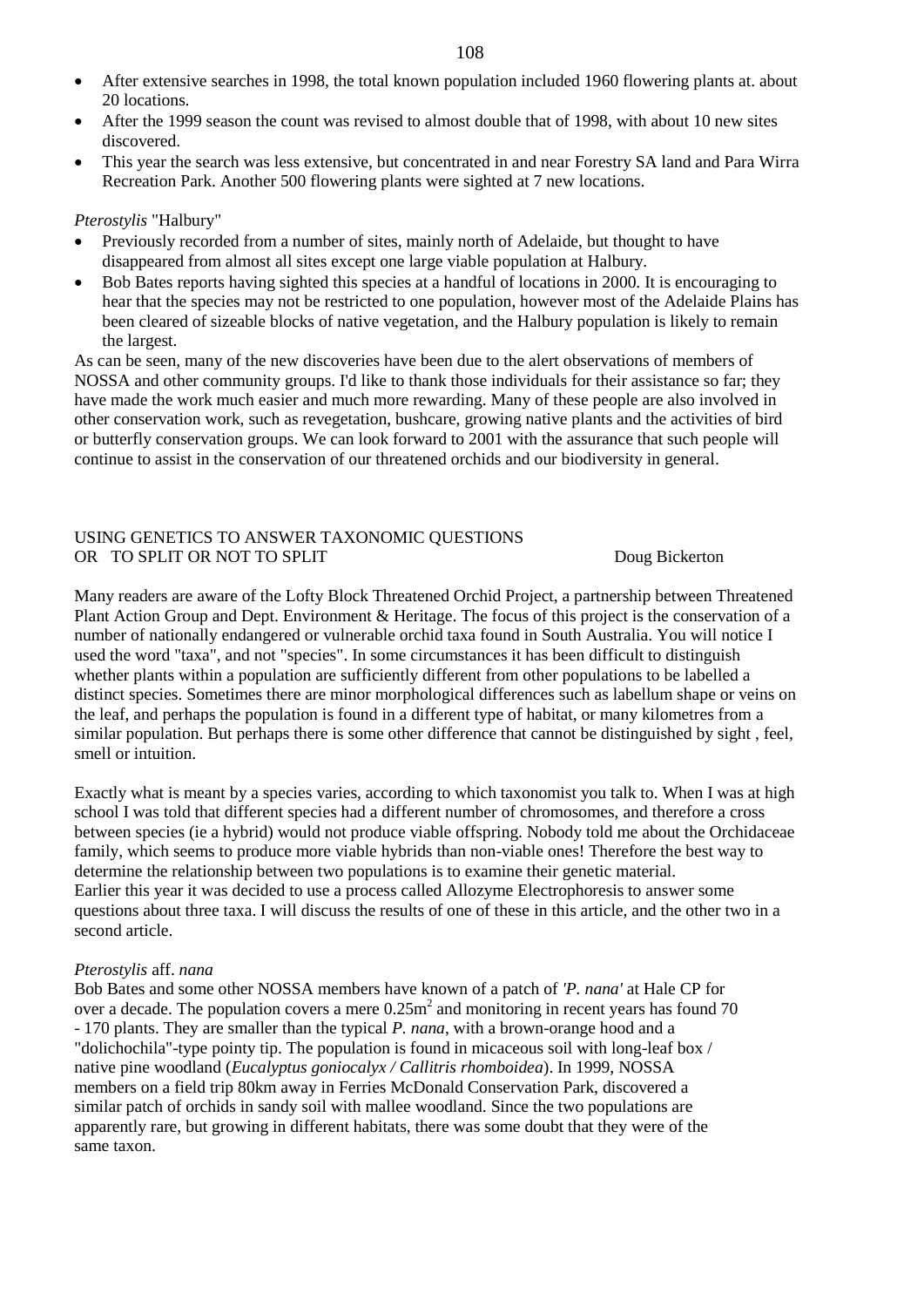In August 2000, with the assistance of David Pettifor, the Bridles, the Houstons and other NOSSA members, I located the two *Pterostylis* aff. *nana* populations and collected a leaf from 20 plants at each site. I also took 14 or 15 leaf samples from the Adelaide Hills form and mallee form of *P. nana*. These were immediately stored cryogenically (in liquid nitrogen) to prevent deterioration, and taken to Mark Adams at the Adelaide Museum within a few days.

The material was then brought out of storage, crushed and subjected to a number of electrophoretic gels that highlight certain loci (or positions of genes on the chromosomes). The reading from each gel indicates whether the highlighted gene is identical to other samples or similar. It also shows if the gene is heterozygous (a mix of dominant and recessive characteristics) or homozygous. This process indicates whether there are genetic differences between samples without showing what the differences are. That is, if a gel gives an identical reading for two samples of material then we know that gene is identical in both plants, but we don't know the purpose or importance of the gene.

The tests indicated that the Hale CP and Ferries McDonald CP populations are of the same taxon, distinct from the Adelaide Hills and mallee forms. Also the samples within each population were identical, although the populations are not identical to each other. This means that both populations are clonal, i.e. only reproducing vegetatively (by tuber). The tests on the Adelaide Hills form and the mallee form indicated that these latter forms are of the one species. Furthermore, there was little variation within samples of the latter forms, indicating that most reproduction is by tuber division, but some spread also happens from seed.

These results answer some questions for us, but in the process other questions are raised. Perhaps it should not be surprising that the Hale/Ferries-McDonald form is spreading vegetatively because there are numerous plants in a very small area, but why are they clonal when Bob Bates has been hand-pollinating the Hale population for more than a decade? And why are they found in such different habitats? One suggestion put to me is that each population began from a hybrid from two common species (eg *P. nana* with *P. robusta* or *P. dolichochila*), which produces sterile seed. Another is that the seed is not sterile, but simply no recruitment has resulted from seed at these two populations. Bob Bates believes that a *P*. aff *nana* common to Eyre Peninsula is the same taxon, and these populations near Adelaide may be outliers.

Needless to say, further research needs to be conducted to answer these questions.

## JUDGING CLASSES 2001 Reg Shooter

Judging classes will continue again during 2001. Any Member wishing to join the group will be made very welcome.

The classes are not technical or difficult and participants are not required to sit tests or exams In addition to judging matters general discussions on all aspects of Australian Native Orchids, both terrestrials and epiphytes are examined. The meetings are held at various judge's homes usually once a month on Saturdays from 9.30am to noon.

If you are interested in joining the group feel free to talk to me either at a meeting or by phoning me on 82352323

COMING FIELD TRIPS 4 *Dipodium* Special Meet at the Naracoorte Post Office at 9am on Saturday Jan  $6<sup>th</sup>$ , 2001.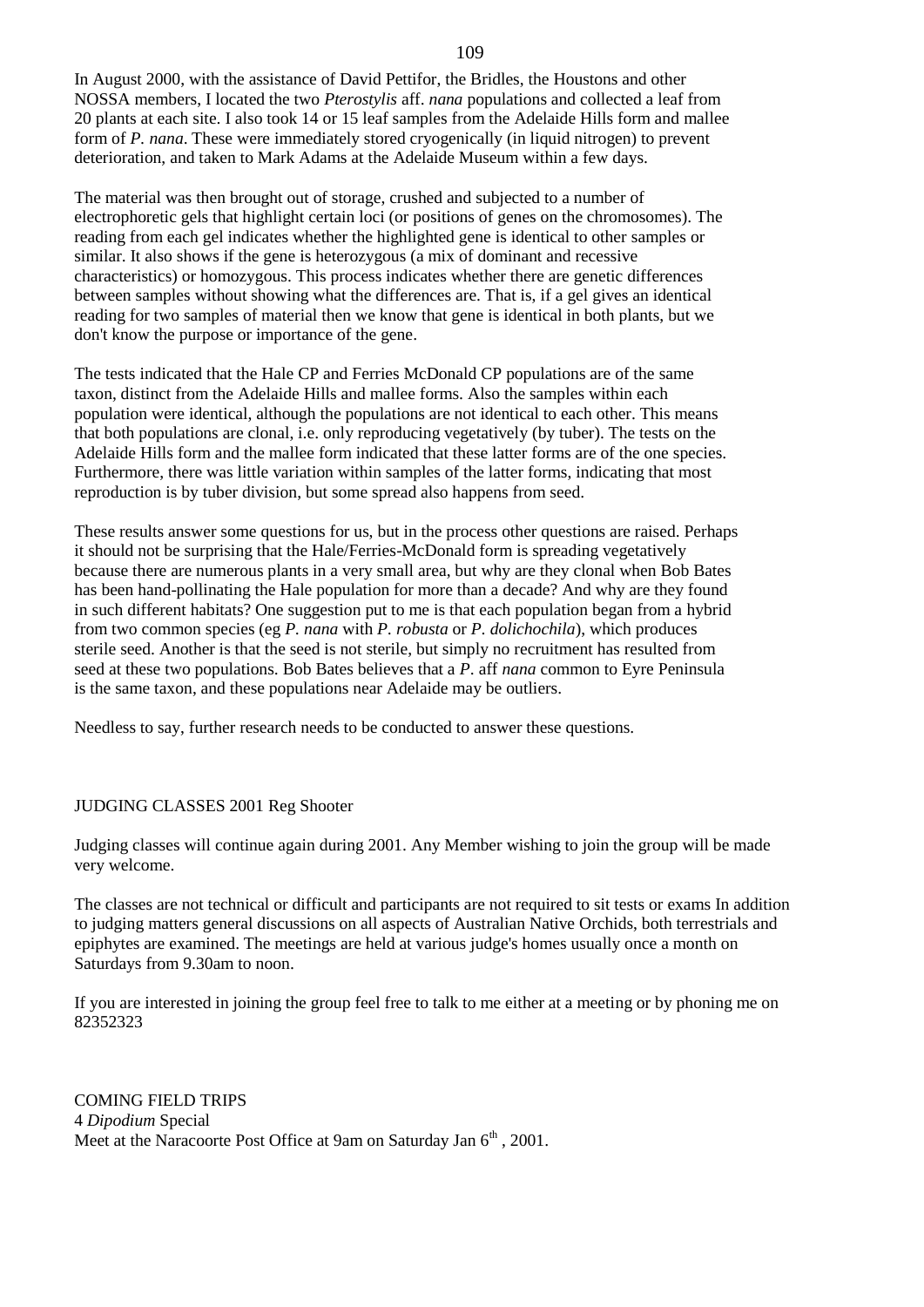## FIELD TRIP PLANNING AND TERRESTRIAL STUDY GROUP

Field Trip planning for 200l and Terrestrial Study Group: Sunday January 21st at 4pm 17 Carnarvon Ave Redwood Park, Bring *Pterostylis nana* and *Pterostylis alata* complex slides and prints for discussion. Barbecue tea provided... bring drinks salad and dessert.

# FOR YOUR ATTENTION - N.O.S.S.A. NEWS

Journal Articles are sought (from you the reader). In particular, we need more articles about epiphytes and more 'scientific' articles. As you can see, there are no epiphyte related articles in this Journal!! Many thanks to those who have already contributed, but don't stop now. I am now looking for articles for the February and March Journals.

Tuber Bank: Many thanks to those who donated tubers to the 2000 Tuber Bank. Special thanks also to Malcolm Guy who is co-ordinating the receipt and distribution of the tubers again this year, a task he performs very well.

Annual General Meeting Tuesday 27 March. Committee Members for 2001 are sought. We would like to have you (yes you!) on the Committee. If you haven't been on NOSSA Committee before, talk to a current Committee Member to see what is involved. Positions don't impose significantly on your time, and the only requirement is your interest in seeing NOSSA progress and flourish in the right direction.

# VALE NEIL CHRISTOPH Reg Shooter

It is with sadness and a sense of loss that we note the death of our long time member Neil Christoph who passed away on 3rd November 2000 aged 77.

Neil had a love of orchids from a very early age. He joined the Orchid Club of SA as a young man in 1950 serving in many positions on that clubs committee right up until a few years before his death.

Neil was not a foundation member of NOSSA but joined the club soon after its formation. He was on the sub-committee of the successful 3rd Australian Native Orchid Conference in Adelaide in 1996 coorganising the social side of the conference, a task he was very familiar with and accorded to his sociable nature. He was the clubs auditor for many years carrying out these duties efficiently and professionally without a charge to the club and was a regular visitor at monthly meetings until he became too ill to attend.

Neil's main interest in the orchid field was with the Australian Native Epiphytes, many of which he grew at his home at Myrtle Bank along with other more exotic species.

Neil led a very varied and interesting life. During the 2nd world war he served with the RAAF as a cryptographer decoding and coding messages intercepted from the Japanese sending the results to the Australian and American intelligence services. After the war Neil worked at the Kelvinator factory and later for Western Mining p/l. Neil's other great love was horses and in the '50s became involved with the trotting industry where through hard work and talent became a top trainer and = driver. Many will remember his flair and daring on the track at Wayville.

Over and above all this Neil was a kind and thoughtful gentleman in the true sense of the word always ready to pass on his experience or tell one of his many anecdotes about his interesting life.

He will be missed.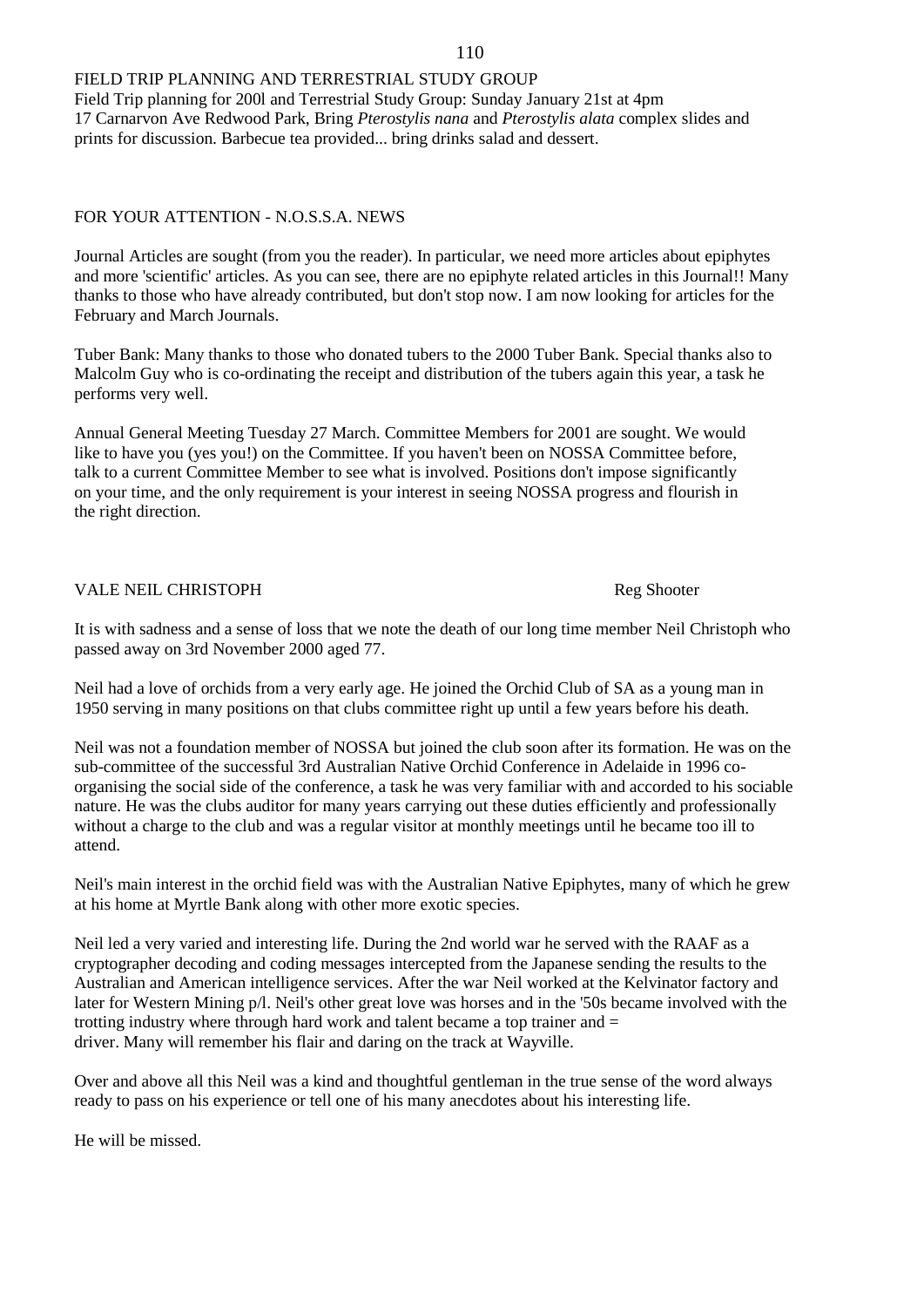# N.O.S.S.A. TUBER BANK FOR 2000-2001 M. GUY

Available to Financial Members only! See Over for listing. Closin date for orders is the last mail on the  $12<sup>th</sup>$  January, 2001; Tubers will be posted on the  $22<sup>nd</sup>$  January.

I thank all growers who have generously promised tubers which need to reach me by the  $16<sup>th</sup>$ January. NOTE: 72 lots in all see reverse side of page.

Circle each lot number that you wish to order and mark 'Sub' by any that you would like if your first choice is not available. Lots will have from 1 - 10 tubers, depending on supply and demand. Tubers in short supply will be issued on a first come - first served basis. Please record the provenance of tubers you receive if known.

Price per lot is \$1.00. Please note that a postage and handling cost of \$2.00 now applies.

POST ORDER TO M. Guy 15 Naomi Terrace PASADENA SOUTH AUSTRALIA. 5042

Price per lot \$1

 $\text{lots} = $$  Name

Plus \$2.00 packing and postage Address

..............................................

Total for order is Post Code

Cheque/Money Order to be made payable to N.O.S.S.A.

## LOT GENERA SPECIES LOCALITY DATA

1 Acianthus reniformis 2 Chiloglottis aff. formicifera 3 Chiloglottis formicifera 4 Chiloglottis x prescottiana Coral Bay 5 Chiloglottis sylvestris 6 Chiloglottis trapeziformis 7 Chiloglottis trapeziformis Penola South Australia 8 Chiloglottis platyptera Barrington Tops N.S.W. 9 Chiloglottis diphylla - green Kempsey N.S.W. 10 Chiloglottis truncata 11 Corybas hispidus N.S.W. 12 Corybas hispidus Queensland 13 Corybas fimbriatus Thornleigh N.S.W. 14 Cyrtostylis reniformis Guntawang N.S.W. 15 Cyrtostylis reniformis Lucindale S.A. 16 Cyrtostylis huegelii 17 Diuris sulphurea